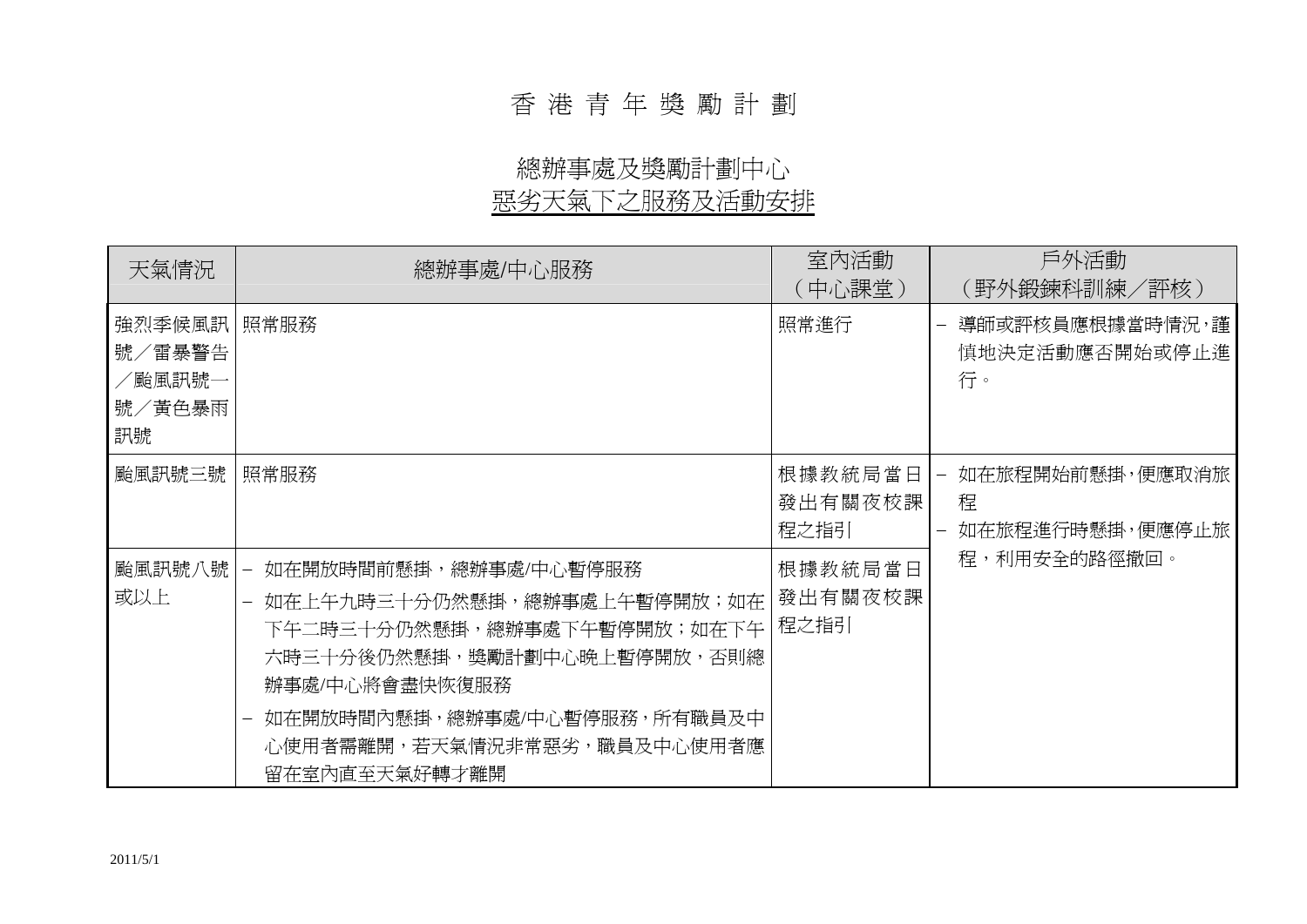| 紅色暴雨訊號 | 照常服務                                                                                                                                                                                                                        | 根據教統局當日<br>發出有關夜校課<br>程之指引        | 如在旅程開始前懸掛,便應把旅程 <br>$\overline{\phantom{m}}$<br>延期至天氣好轉<br>如在旅程進行時懸掛,便應暫停旅」 |
|--------|-----------------------------------------------------------------------------------------------------------------------------------------------------------------------------------------------------------------------------|-----------------------------------|-----------------------------------------------------------------------------|
| 黑色暴雨訊號 | 如在開放時間前懸掛,總辦事處/中心暫停服務<br>$\overline{\phantom{m}}$<br>如在上午九時三十分仍然懸掛,總辦事處上午暫停開放;如在<br>下午二時三十分仍然懸掛,總辦事處下午暫停開放;如在下午  <br>六時三十分後仍然懸掛,獎勵計劃中心晩上暫停開放,否則總<br>辦事處/中心將會盡快恢復服務<br>如在開放時間內懸掛,總辦事處/中心照常服務。若天氣非常惡<br>劣,中心使用者應留在室內直至天氣好轉才離開 | 根據教統局當日<br><b>發出有關夜校課</b><br>程之指引 | 程,並尋找最近的遮蔽處直至天氣<br>好轉,利用安全的路徑撤回。                                            |

### 總辦事處開放時間 逢星期一至五上午八時三十分至中午十二時三十分 下午一時三十分至五時三十分 電話: 2157 8600

中心開放時間:

|  | 九龍區及新界區 逢星期一至五下午六時三十分至九時三十分 |  | 電話: 2157 8600 (九龍區) |  |
|--|-----------------------------|--|---------------------|--|
|  |                             |  | 2638 4655 (新界區)     |  |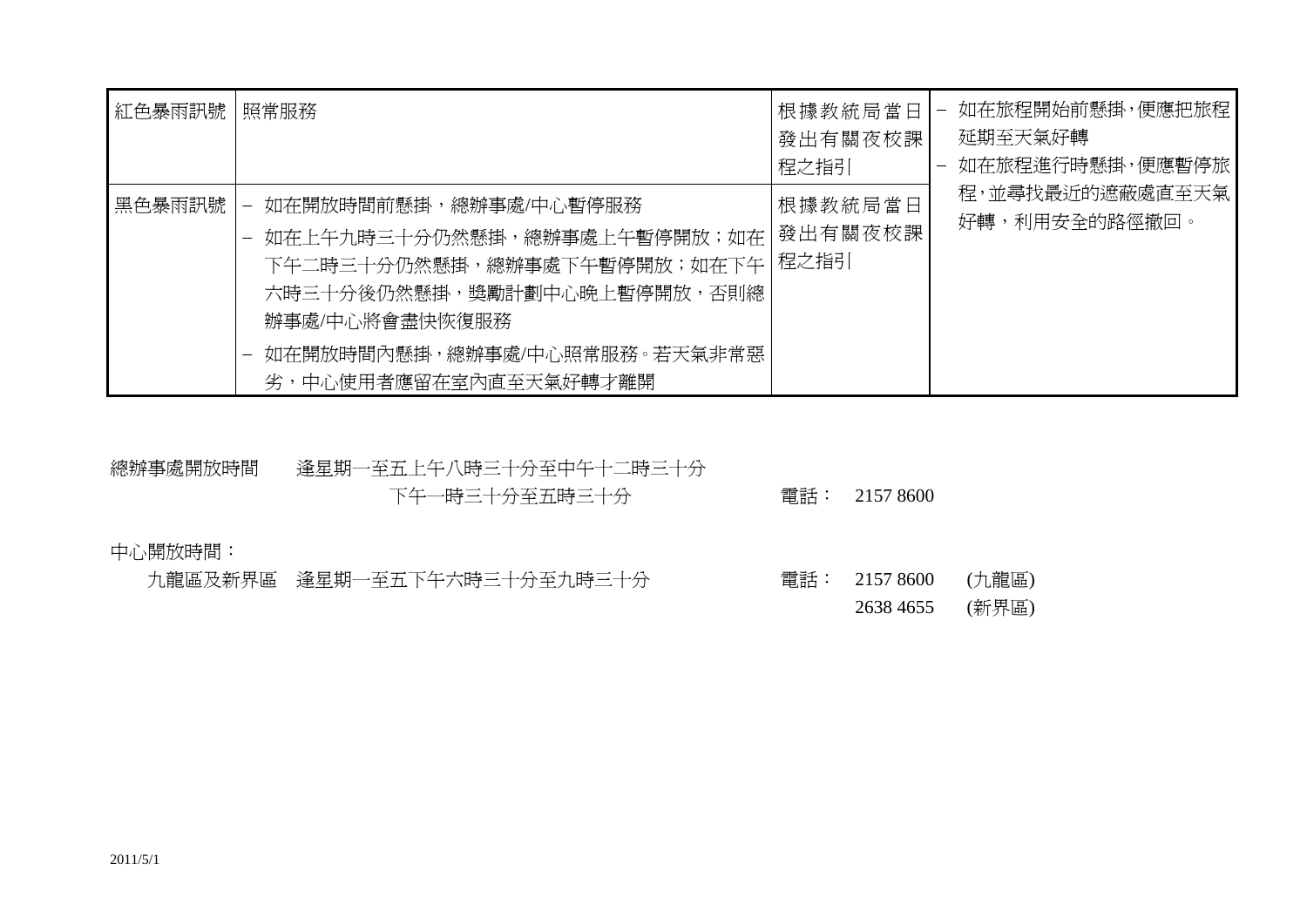#### **THE HONG KONG AWARD FOR YOUNG PEOPLE**

### **Award Headquarters and Award Centres Guidelines and Arrangement for Bad Weather Conditions**

| Weather<br>Condition                                                                                        | <b>Award Headquarters / Award Centres</b> | <b>Indoor Activities</b><br>(Classroom<br>courses)                                                                   | <b>Outdoor Activities</b><br>(Expedition trainings /<br>assessments)                                                                                                                                                                                                               |
|-------------------------------------------------------------------------------------------------------------|-------------------------------------------|----------------------------------------------------------------------------------------------------------------------|------------------------------------------------------------------------------------------------------------------------------------------------------------------------------------------------------------------------------------------------------------------------------------|
| Strong<br>Wind<br>Thunder<br>Warning/<br>Storm<br>Amber Rainstorm<br>Warning/<br>Typhoon<br>Signal<br>No. 1 | Monsoon   Open as usual                   | Activities continue<br>as usual                                                                                      | Instructors<br>should<br>or assessors<br>$\qquad \qquad -$<br>depend on the weather conditions<br>and reasonable circumstances, to<br>determine prudently to continue or<br>suspend the activities.                                                                                |
| Typhoon<br>No. 3                                                                                            | Signal   Open as usual                    | announcement<br>$\&$<br>guidelines issued<br>the Education<br>by<br>$\&$<br>Manpower<br>Bureau on evening<br>schools | According to the $ -$ If the warning signal is hoisted<br>before the activities are started, it<br>should be suspended.<br>- If the warning signal is hoisted after<br>the activities are started, it should<br>be suspended immediately and<br>retreated by using a safety route. |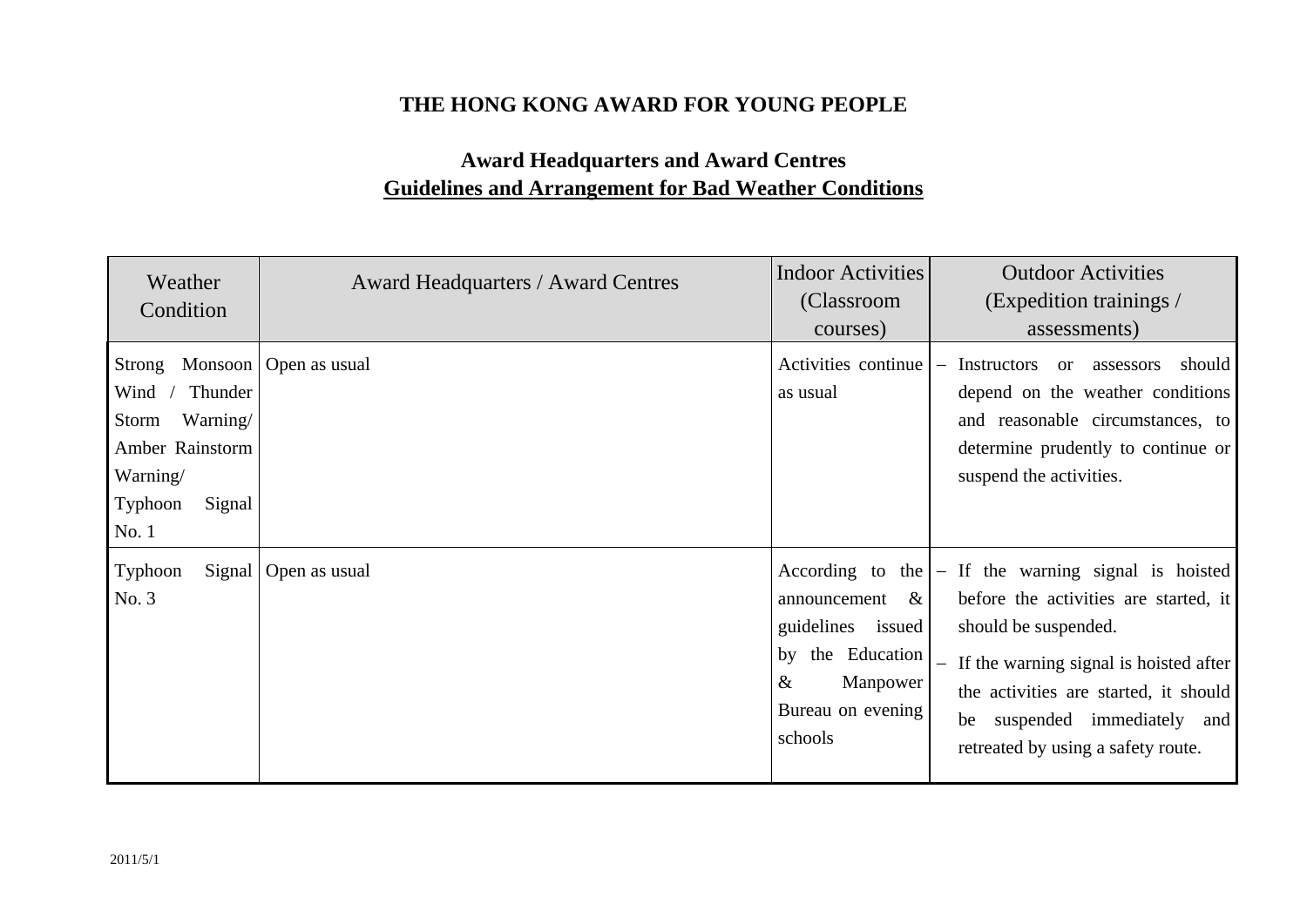| Signal<br>Typhoon<br>No. 8 or above | - If the warning signal is hoisted before the commencement of According to the $ -$ If the warning signal is hoisted<br>working hours, the award headquarters / award centres will announcement &<br>suspend services.<br>- If the warning signal is still in force on 9:30 a.m., the award<br>headquarters will suspend services for the morning session. If<br>the warning signal is still in force on $2:30$ p.m., the<br>headquarters will suspend services for the afternoon session.<br>If the warning signal is still in force on $6:30$ p.m., the award<br>centres will suspend services for the evening session.<br>Otherwise, the award headquarters / centres would commence<br>services as soon as possible.<br>- If the warning signal is hoisted during the service hours, all<br>staff and participants should be released immediately. If the<br>weather conditions are so adverse that it is unsafe to leave, staff<br>and participants should stay indoor until weather conditions<br>have improved. | guidelines<br>issued<br>by the Education<br>Manpower<br>&<br>Bureau on evening<br>schools | before the activities are started, it<br>should be suspended.<br>- If the warning signal is hoisted after<br>the activities are started, it should<br>be suspended immediately and<br>retreated by using a safety route. |
|-------------------------------------|------------------------------------------------------------------------------------------------------------------------------------------------------------------------------------------------------------------------------------------------------------------------------------------------------------------------------------------------------------------------------------------------------------------------------------------------------------------------------------------------------------------------------------------------------------------------------------------------------------------------------------------------------------------------------------------------------------------------------------------------------------------------------------------------------------------------------------------------------------------------------------------------------------------------------------------------------------------------------------------------------------------------|-------------------------------------------------------------------------------------------|--------------------------------------------------------------------------------------------------------------------------------------------------------------------------------------------------------------------------|
|-------------------------------------|------------------------------------------------------------------------------------------------------------------------------------------------------------------------------------------------------------------------------------------------------------------------------------------------------------------------------------------------------------------------------------------------------------------------------------------------------------------------------------------------------------------------------------------------------------------------------------------------------------------------------------------------------------------------------------------------------------------------------------------------------------------------------------------------------------------------------------------------------------------------------------------------------------------------------------------------------------------------------------------------------------------------|-------------------------------------------------------------------------------------------|--------------------------------------------------------------------------------------------------------------------------------------------------------------------------------------------------------------------------|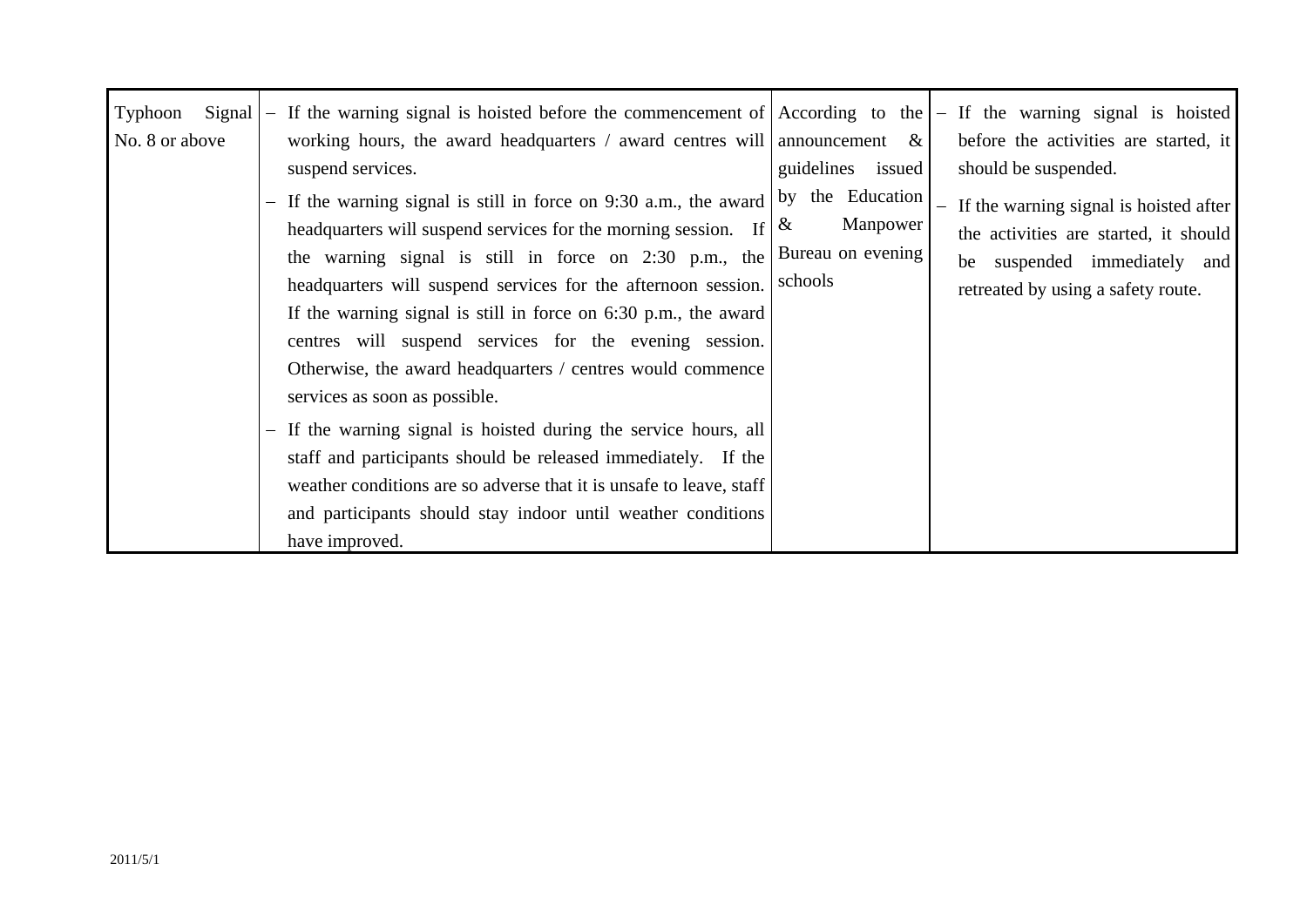| Red<br>Rainstorm<br>Warning | Open as usual                                                                                                                                                                                                                                                                                                                                                                                                                                                                                                                                                                                                                                                                                                                                                                                                                                                                                                                                 | According to the<br>announcement<br>$\&$<br>guidelines issued<br>by the Education<br>$\&$<br>Manpower<br>Bureau on evening<br>schools | - If the warning signal is hoisted<br>before the activities are started, it<br>should be postponed until the<br>weather conditions have improved.<br>If the warning signal is hoisted<br>$\equiv$<br>after the activities are started, it<br>should be suspended and stayed in<br>sheltered<br>until<br>area<br>weather<br>conditions<br>have improved and<br>retreated by using a safety route. |
|-----------------------------|-----------------------------------------------------------------------------------------------------------------------------------------------------------------------------------------------------------------------------------------------------------------------------------------------------------------------------------------------------------------------------------------------------------------------------------------------------------------------------------------------------------------------------------------------------------------------------------------------------------------------------------------------------------------------------------------------------------------------------------------------------------------------------------------------------------------------------------------------------------------------------------------------------------------------------------------------|---------------------------------------------------------------------------------------------------------------------------------------|--------------------------------------------------------------------------------------------------------------------------------------------------------------------------------------------------------------------------------------------------------------------------------------------------------------------------------------------------------------------------------------------------|
| Black Rainstorm<br>Warning  | - If the warning signal is hoisted before the commencement of $ $ According to the<br>working hours, the award headquarters / award centres will<br>suspend services.<br>$-$ If the warning signal is still in force on 9:30 a.m., the award<br>headquarters will suspend services for the morning session. If<br>the warning signal is still in force on 2:30 p.m., the<br>headquarters will suspend services for the afternoon session.<br>If the warning signal is still in force on $6:30$ p.m., the award<br>centres will suspend services for the evening session.<br>Otherwise, the award headquarters / centres would resume<br>services as soon as possible.<br>If the warning signal is hoisted during the service hours, the<br>Award headquarters / centres open as usual. If the weather<br>conditions are so adverse that it is unsafe to leave, participants<br>should stay indoor until the weather conditions have improved. | announcement &<br>guidelines issued<br>by the Education<br>Manpower<br>$\&$<br>Bureau on evening<br>schools                           | - If the warning signal is hoisted<br>before the activities are started, it<br>should be postponed until the<br>weather conditions have improved.<br>- If the warning signal is hoisted<br>after the activities are started, it<br>should be suspended and stayed in<br>sheltered<br>until<br>area<br>weather<br>conditions have improved and<br>retreated by using a safety route.              |